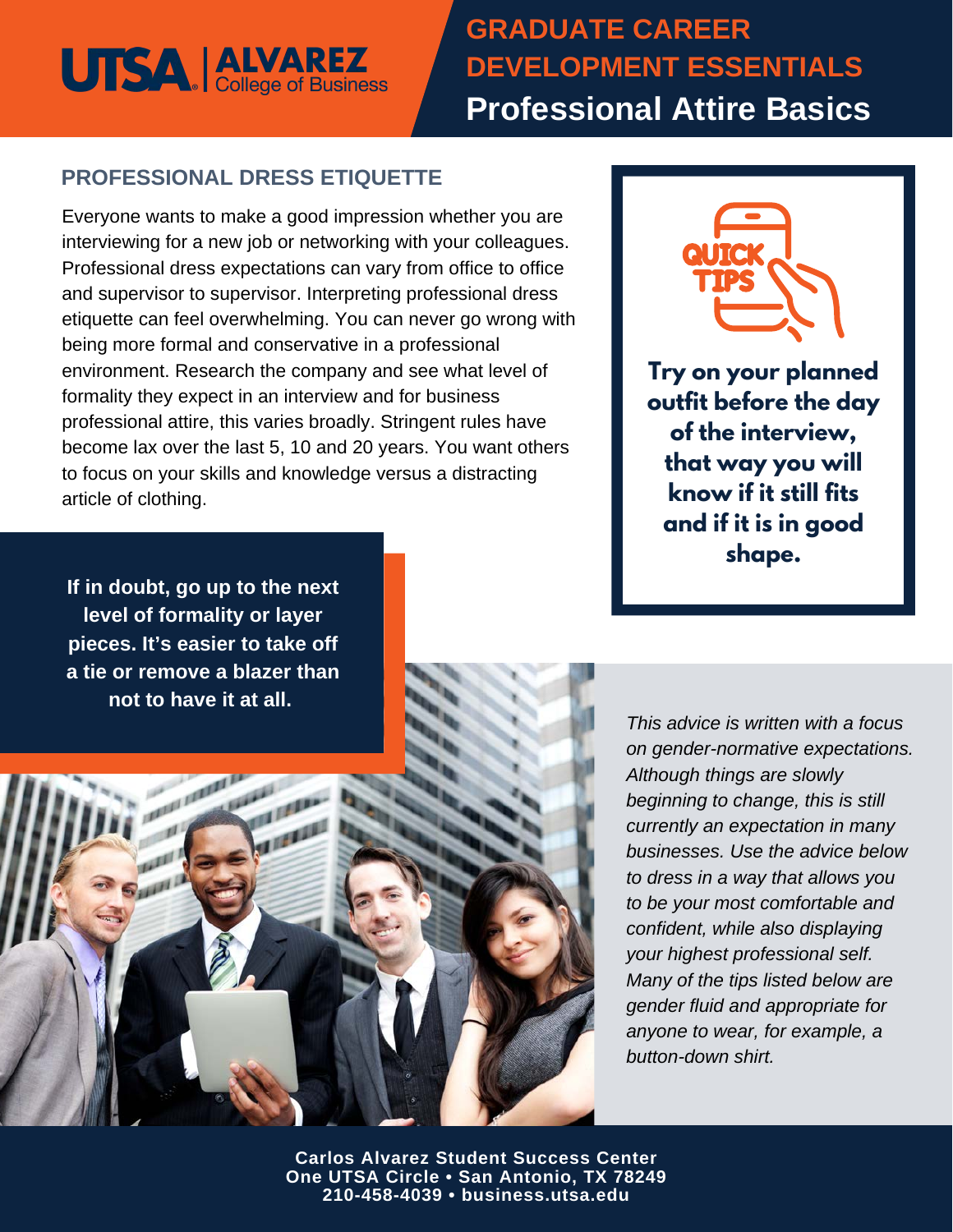## **GRADUATE CAREER DEVELOPMENT ESSENTIALS Professional Attire Basics**

### **INTERVIEW ATTIRE AND BUSINESS PROFESSIONAL FOR WOMEN**

#### **DRESS CONVENTIONALLY**

If the company has a formal dress code be conservative. Business professional is the most conservative dress code and appropriate for an interview. Employers use dress as their first judge of professionalism. Even if they say it's business casual, we still recommend respectful and professional attire.

- Wear a matching suit with pants or a skirt and opt for a darker color like black or navy. You can also consider wearing a statement dress in a jewel tone or a dark color like gray or black. If you opt for a statement dress, ensure the dress has sleeves or add a blazer.
- Dresses or skirts should be comfortable, but fitted, with skirts falling just below the knee.
- Pair your suit with a dressy blouse, preferably a button-up, and minimal accessories.
- If it is important for you to show personality or individual style, try incorporating bold colors in moderation like a bold show or brightly colored accessory.

#### **FOOTWEAR**

- Wear closed-toe shoes.
- Opt for solid neutral colors like black, brown, or blue.
- Make sure your footwear is clean and in good condition.
- Only, in very few formal industries is it expected for women to wear heels, a dressy flat in a neutral color is also acceptable.

#### **PROFESSIONAL HANDBAG OR BRIEFCASE**

- Select a handbag or briefcase that is sleek and professional.
- Opt for a darker color like black or brown, and if you pick leather, choose one that matches your shoes or other leather accessories.
- If you plan to bring copies of your resume, portfolio, or other documents to the interview, make sure they fit neatly inside and are protected.





**If you do choose to wear a heel it is preferred to be 3 inches or shorter.**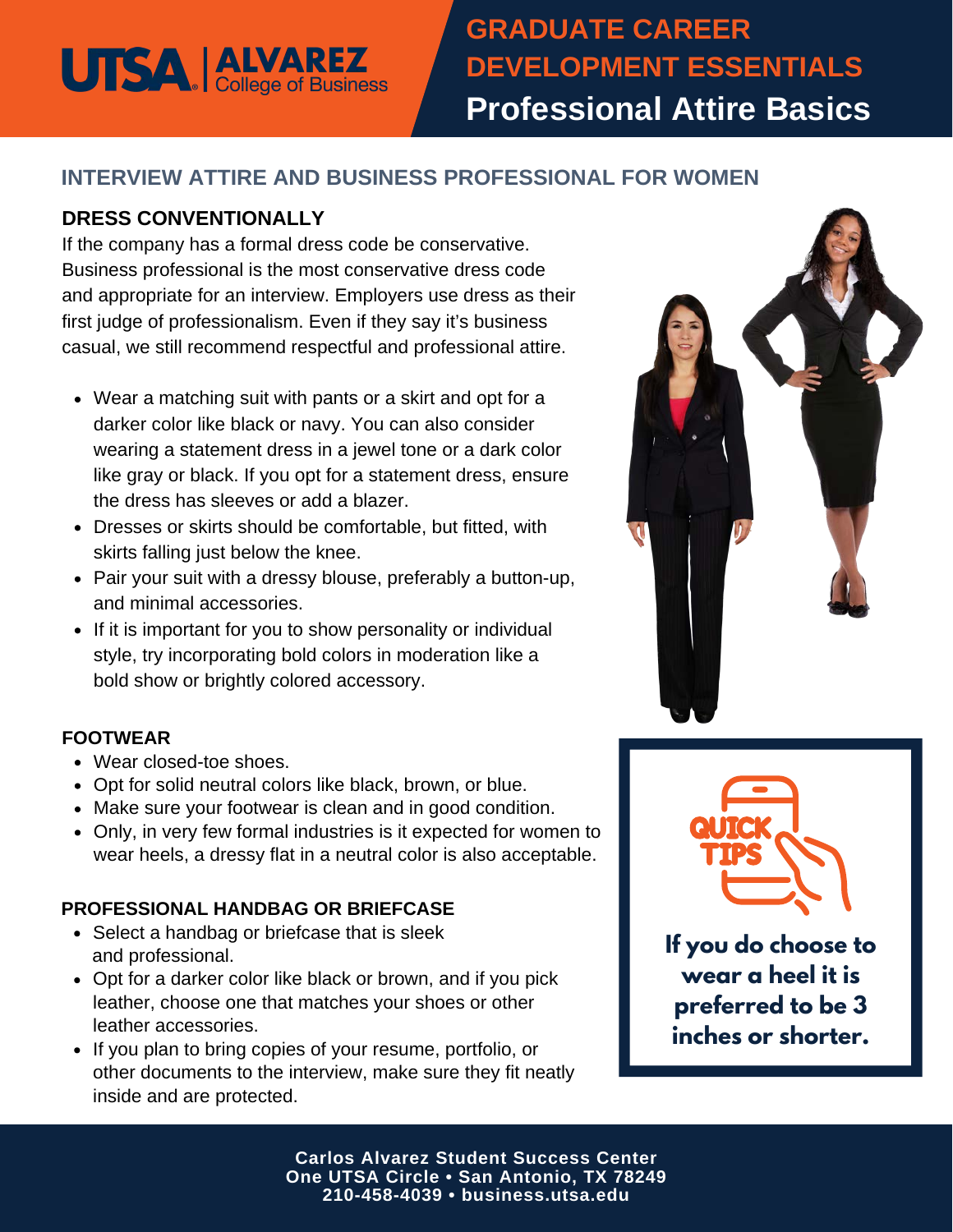## **GRADUATE CAREER DEVELOPMENT ESSENTIALS Professional Attire Basics**

### **INTERVIEW ATTIRE AND BUSINESS PROFESSIONAL FOR MEN**

#### **DRESS CONVENTIONALLY**

Business professional is the most conservative dress code and appropriate for an interview.

- It is expected to wear a suit and opt for a darker color like black or navy.
- Always opt for neutral or formal business colors like black, blue or gray.
- It's recommended that you keep it formal with a blazer unless you're told otherwise.
- Pair the blazer with a tie, button-down shirt and slacks.

#### **SHIRTS AND TIES**

- It is widely accepted to wear a white or light blue buttondown shirt with a dark tie, slacks and a matching blazer.
- If an employer says you can be more casual, select a pattern for your shirt or tie, but not both.
- Be conservative with your tie choice and stick to modest designs such as stripes or checkers.
- If it is important for you to show personality or individual style, incorporate a bold color or pattern, but in moderation.

#### **BELT AND FOOTWEAR**

- You should wear a belt with your pants and match your belt to the color of your shoes.
- Wear closed-toe dress shoes, such as a loafer.
- Opt for solid neutral colors like black, brown, or blue.
- Make sure your footwear is clean and in good condition.
- Socks are also expected for a professional interview and should match the rest of your wardrobe.

#### **PROFESSIONAL BAG OR BRIEFCASE**

• If you plan to bring copies of your resume, portfolio, or other documents to an interview, use a professional bag or briefcase and make sure your documents are protected and fit neatly inside.





**Create different interview looks by mixing and matching your shirts and ties.**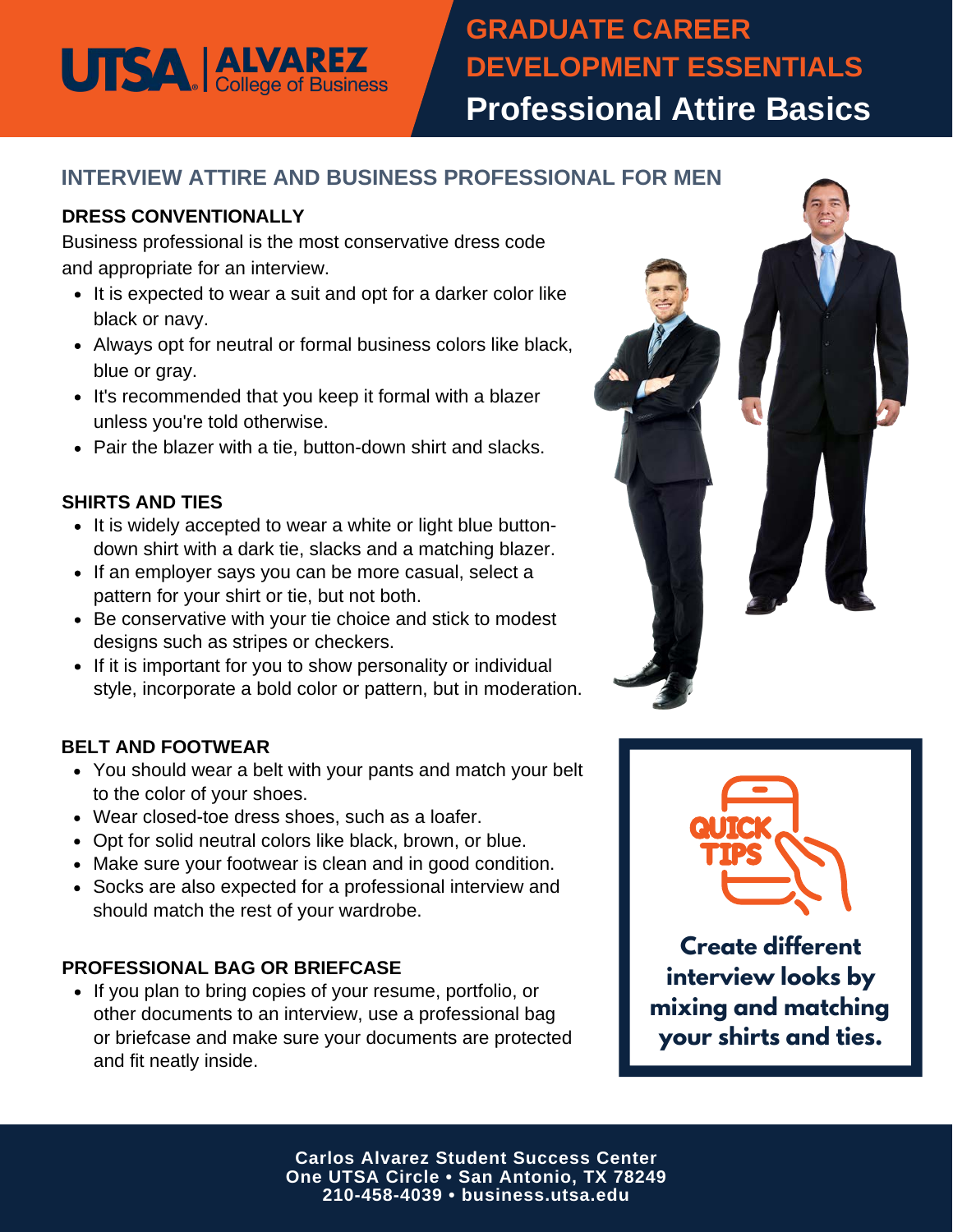## **GRADUATE CAREER DEVELOPMENT ESSENTIALS Professional Attire Basics**

### **SMART CASUAL**

Smart casual falls between business professional and business casual attire. This style mixes levels of formality with personal style and is defined by intentionality and attention to detail while dressing.

- Tweed or corduroy blazers and light-colored suits are acceptable.
- Mixing suit pieces is part of this dress style (e.g., chinos with a dark blazer, a suit with a casual shirt with a pattern, adding in colors.
- Pants such as chinos or dress pants are smart options. Dark-wash denim that leans to a more fitted and tailored look is also acceptable, avoid distressed jeans with rips.
- Preferred footwear includes oxfords, ballet flats, loafers, ankle boots, wedges and low-to-mid heel types that are clean and scuff-free. Avoid running shoes or sneakers, which are too casual.
- Sheath dresses, jumpsuits and collared dress shirts can also help you achieve a relaxed and refined look.
- Accessories should enhance a polished and refined look. Statement watches, bracelets and necklaces in moderation are acceptable.



**Your attire should be appropriate for after-work socializing, networking or a professional social event.**

**Bright colors are acceptable, but use color sparingly to avoid a look that is overly casual.**

**If you're a new employee don't be afraid to ask about expectations and norms for professional attire in your new workplace.**

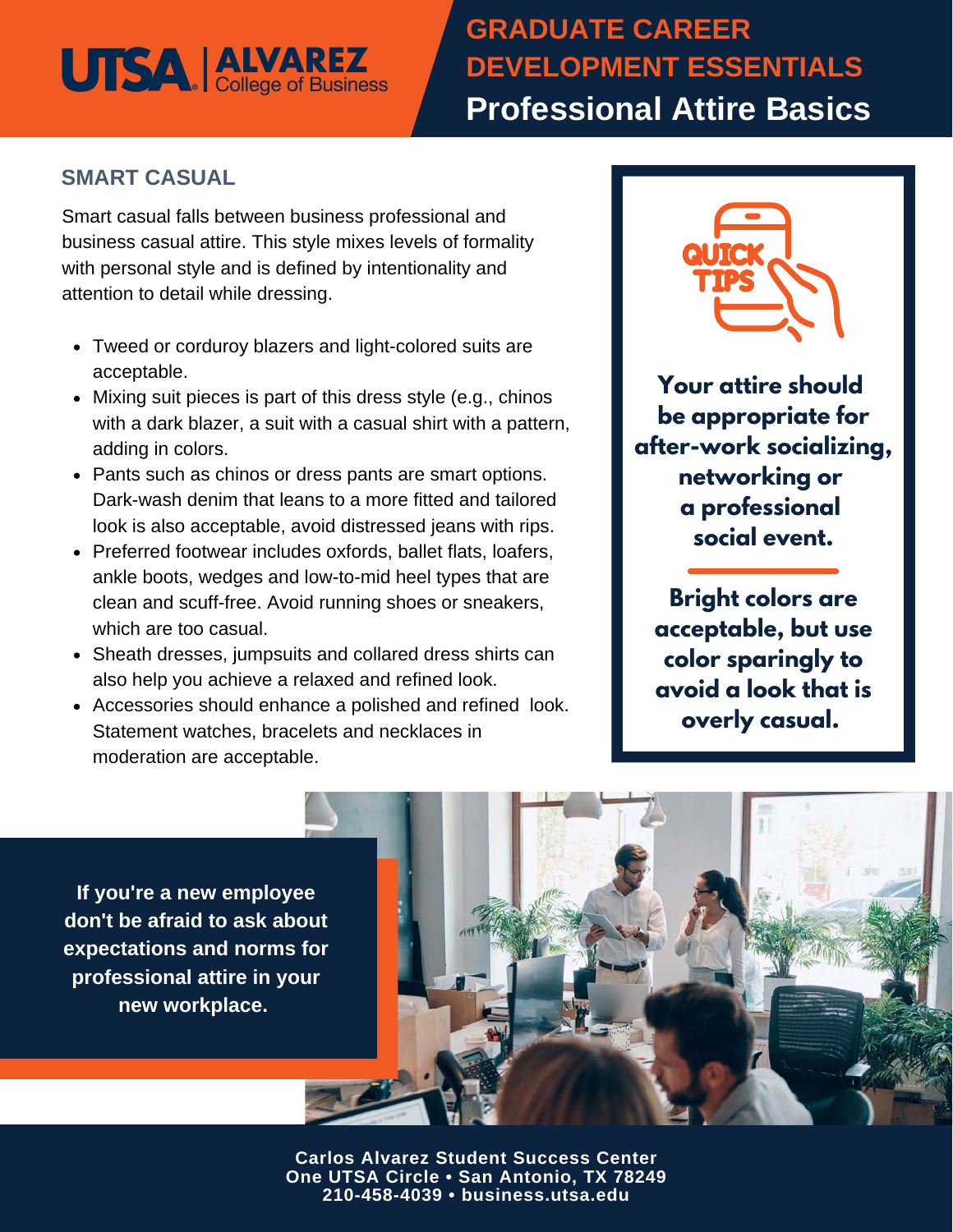## **GRADUATE CAREER DEVELOPMENT ESSENTIALS Professional Attire Basics**

### **BUSINESS CASUAL**

Business casual is the most relaxed look for the office and is common as Friday attire. It is still office wear and casual for home is not accepted. Below are a few industry standards for this attire.

- Tops should be comfortable, professional and conservative (e.g., button-down shirts paired with a cardigan, a simple top with a blazer or a knit sweater). Avoid slouchy or oversized sweaters, ill-fitting clothes, plunging necklines and fabric that wrinkles easily.
- If wearing a button-down shirt, you may want to tuck it into your pants or skirt for a polished look. It's also acceptable to wear khaki or cotton pants, as long as they look professional.
- Wear black or brown closed-toe flats, pumps or low heels. Shoes should not be scuffed, scratched or dirty, and avoid strapped sandals, flip-flops, sky-high stilettos, sneakers or brightly colored shoes.
- Keep jewelry choices simple and professional.
- Wear a polo shirt with khakis to present a more professional look.
- If you're not sure if jeans are appropriate in your office, wear chinos or dress pants until you find out.



**Human Resources is a great tool to inquire about dress code if you're not sure or are about to start a new job.**

**This style provides the most opportunity to add personality through either color or pattern.**